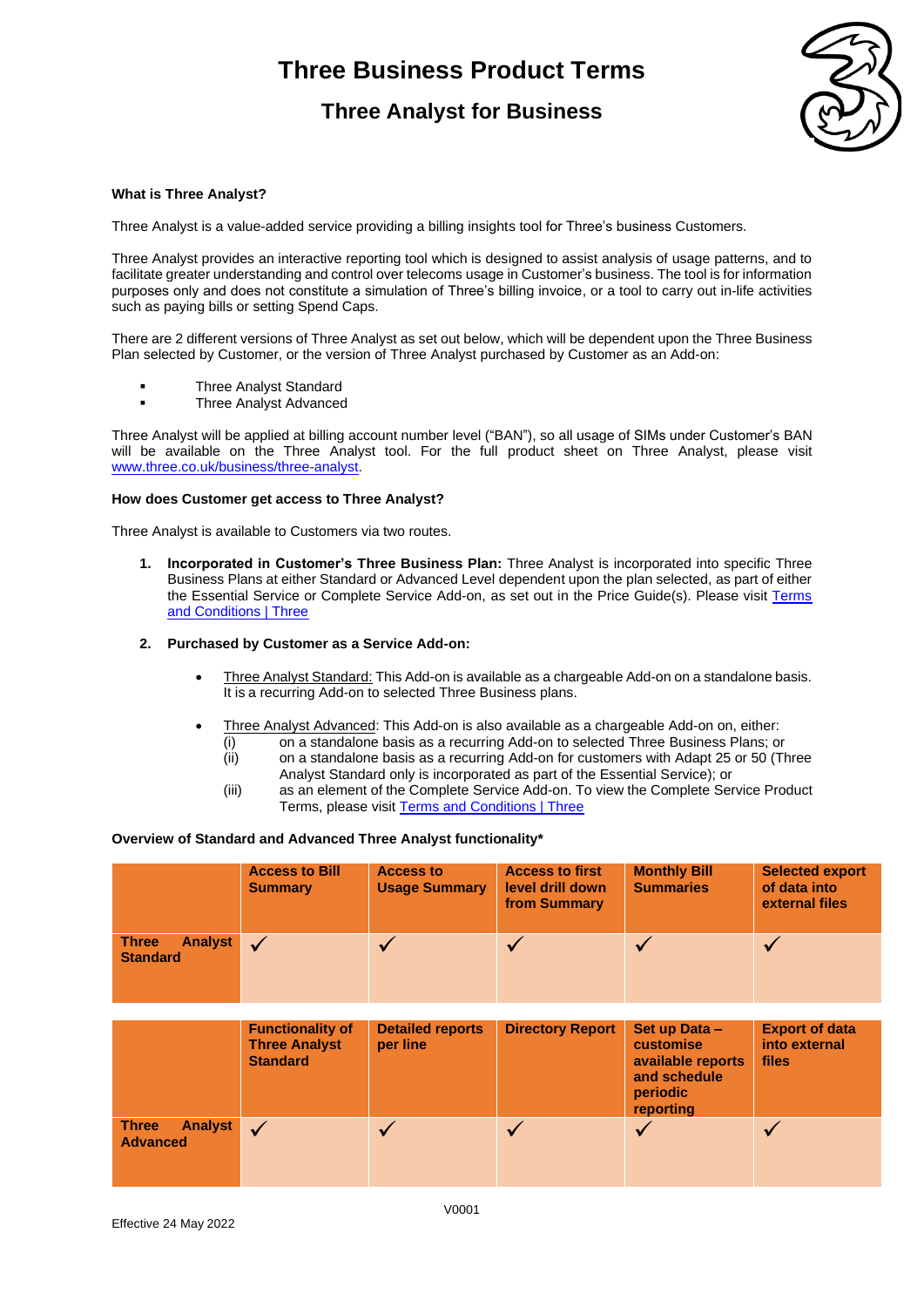## **Three Analyst for Business**



\* The availability of all functions will be dependent upon the level of User access granted by Customer.

| <b>Key things to note</b>                                                                        |                                                                                                                                                                                                                                                                                                                                                                          |  |  |  |
|--------------------------------------------------------------------------------------------------|--------------------------------------------------------------------------------------------------------------------------------------------------------------------------------------------------------------------------------------------------------------------------------------------------------------------------------------------------------------------------|--|--|--|
| <b>Is Three Analyst</b><br>providing the bill<br>instead of Customer's                           | No, Customer will continue to receive their full Three bill as usual with the full detailed<br>breakdown as per normal.                                                                                                                                                                                                                                                  |  |  |  |
| usual invoice from<br>Three?                                                                     | Three Analyst will provide a summary of the Three bill, together with any insight reports<br>configured by Customer.                                                                                                                                                                                                                                                     |  |  |  |
| will<br><b>Customer</b><br>How<br>know their data has<br>updated<br>been<br>each<br>month?       | Approximately 7 days following Customer's bill being available on their Three account,<br>Customer will be able to access their billed usage data and any selected reports on the Three<br>Analyst platform.                                                                                                                                                             |  |  |  |
| What sort of access is<br>available?                                                             | Customer and their User(s) usage billing data will be viewable at account holder and individual<br>level depending on the type of user access granted, and whether Customer has Three Analyst<br>Standard or Three Analyst Advanced.                                                                                                                                     |  |  |  |
|                                                                                                  | There are 3 types of access granted, and each type of User will have differing visibility of the<br>data as set out below:                                                                                                                                                                                                                                               |  |  |  |
|                                                                                                  | 1. <b>Enterprise Admin User</b> – Three will create this primary user when provisioning the<br>Three Analyst Service. An Enterprise Admin user has full visibility across all bills and<br>usage data for their enterprise, subject to the Three Analyst Standard or Three<br>Analyst Advanced lens. The functionality of each is set out within these Product<br>Terms. |  |  |  |
|                                                                                                  | 2. Enterprise Group Level User - The Enterprise Group Level user is created by an<br>Enterprise Admin User, and is able to run selected reports against a particular<br>department or cost centre.<br>3. Enterprise End User - The Enterprise Admin User will create and select Enterprise<br>End Users. These Users can run reports against their own connection only.  |  |  |  |
| Is usage data live or<br>historical?                                                             | It is important to note that data is not live. Customer should review their My Account portal for<br>unbilled usage. Data shown on the Three Analyst platform will be Customer's billed usage and<br>spend data.                                                                                                                                                         |  |  |  |
| Can the data within the<br>Three Analyst platform<br>be exported?                                | Yes, Users can export and/or download selected data subject to their user permissions, and<br>dependent upon whether they have a Three Analyst Standard or Three Analyst Advanced lens.                                                                                                                                                                                  |  |  |  |
| <b>Three</b><br>Analyst<br>ls.<br>available for all Three<br><b>Business Plans?</b>              | Three Analyst will be available on select Three Business price plans only, as set out in Three's<br>Price Guides found at Terms and Conditions   Three                                                                                                                                                                                                                   |  |  |  |
|                                                                                                  | Where Three Analyst is available, either incorporated as part of the Essential Service or<br>Complete Service Add-on, or purchased as a standalone Add-on, this will be set out clearly in<br>the Price Guide(s).                                                                                                                                                        |  |  |  |
|                                                                                                  | If Customer has Three Analyst incorporated as part of the Essential Service or Complete<br>Service Add-on, all other connections under Customer's billing account number will also get<br>the benefit of Three Analyst, as the Three Analyst Service is applied at billing account number<br>level.                                                                      |  |  |  |
| <b>Three</b><br>Analyst<br><b>Does</b><br>inbound usage<br>cover<br>outbound<br>and/or<br>usage? | Three Analyst will show both inbound and outbound usage, i.e., calls made / received, texts<br>sent / received, and data used by Users.                                                                                                                                                                                                                                  |  |  |  |
| If an employee leaves<br><b>Customer's</b><br>employment, who is<br>responsible for              | Customer has full control over choosing the Enterprise Admin, with that Enterprise Admin<br>having the sole authority to create additional authorised users. It follows that Customer must<br>also remove any Users that should no longer have access.                                                                                                                   |  |  |  |
| removing that<br>employee's access?                                                              | Three excludes all liability in this regard.                                                                                                                                                                                                                                                                                                                             |  |  |  |
| If a SIM is terminated,<br>will that SIM's data                                                  | The SIM usage details will be removed for future reports upon the monthly upload of data<br>following the Three billing cycle, but historical reports will remain available for that SIM.                                                                                                                                                                                |  |  |  |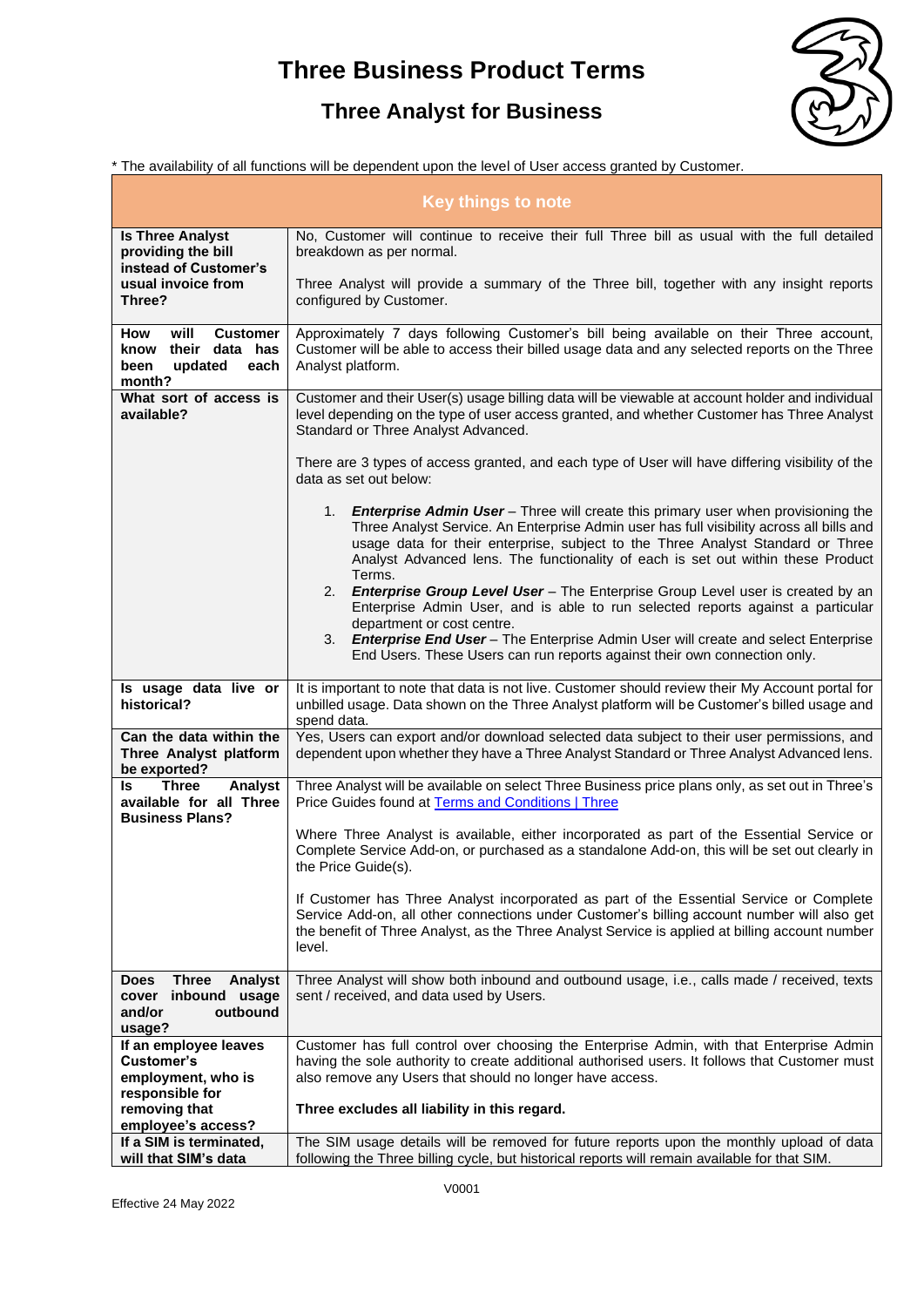

### **3Analyst for Business**

| automatically be<br>removed?                                                                                                                                  |                                                                                                                                                                                                                                                                                                                          |
|---------------------------------------------------------------------------------------------------------------------------------------------------------------|--------------------------------------------------------------------------------------------------------------------------------------------------------------------------------------------------------------------------------------------------------------------------------------------------------------------------|
| <b>Will Three Analyst</b><br>trigger any usage<br>notifications?                                                                                              | No, Three Analyst is an analysis tool, and not a platform to send any usage consumption<br>notifications. These notifications will come from Three as usual.                                                                                                                                                             |
| <b>Can Customer use</b><br><b>Three Analyst to set</b><br>spend caps or limits?                                                                               | No, Three Analyst is an analysis tool only. Customer should visit their online Three Business<br>Account to manage usage, or call the Three Business Service Team to provision any limits<br>they require as usual.                                                                                                      |
| Software updates and<br>licence agreements                                                                                                                    | Customer is expected to undertake all required software updates to ensure continued access<br>to the Three Analyst platform.                                                                                                                                                                                             |
|                                                                                                                                                               | Customer will comply with the Terms of Use or end user licence terms relating to Three Analyst.<br>If Customer does not accept the terms of the licence of any software required in order for the<br>Three Service to be performed, Three will be excused from performing any Three Service<br>relying on such software. |
| Why is there a<br>difference between<br><b>Three Analyst and</b><br>Three's bill?                                                                             | The reports in the Three Analyst tool are based on a high-level classification of call types and<br>associated charges, which may not replicate the classifications or detailed billing rules applied<br>by Three. Three Analyst is intended to provide a summary of Customer's bill only.                               |
|                                                                                                                                                               | Three's billing invoice remains the single statement of account, and upon which any Charges<br>due should be payable.                                                                                                                                                                                                    |
| If Customer already has<br><b>Three Analyst Standard</b><br>as part of the Essential<br>Service, how can they<br>upgrade to Three<br><b>Analyst Advanced?</b> | Customer should contact the Three Business Service Team to discuss an upgrade Three<br>Analyst Advanced. This change will attract additional Charges.                                                                                                                                                                    |
| When will data be<br>available?                                                                                                                               | If Customer is new to Three, Three Analyst will not contain any usage data until after<br>Customer's first bill cycle.                                                                                                                                                                                                   |
|                                                                                                                                                               | If Customer is an existing Customer, data should start to be uploaded following initial<br>provisioning of the Three Analyst Service. The full data will not be available until after each bill<br>cycle. Three offers no guarantee or timeframes in this regard.                                                        |

### **Terms and Conditions for Three Analyst for Business**

The supply of the Three Analyst Service under these Product Terms is subject to the provisions of the Terms and Conditions for using the Three Network, found at [Terms and Conditions | Three](https://www.three.co.uk/terms-conditions) These Terms and Conditions for Three Analyst may be amended from time to time, and the current version of the said Terms and Conditions are available at [Terms and Conditions | Three](https://www.three.co.uk/terms-conditions) These Product Terms and the reference to "Three Analyst Service", "Service" or "Three Analyst" applies to both Standard and Advanced Three Analyst unless expressly stated otherwise.

### **1. Commencement Date and Minimum Term**

- 1.1 The Three Analyst Service begins on the date Customer purchases: (i) the applicable Three Business Price Plan incorporating Three Analyst; or (ii) the Three Analyst Add-on (*"Three Analyst Service Commencement*  **Date"**) and will continue for the agreed Minimum Term of the Three Business Plan, or in accordance with clause 1.3 (as applicable) or until it is terminated in accordance with the terms of the Agreement.
- 1.2 Customer may log in and access their Three Analyst account from the date they receive their unique Three Analyst log in details by email.
- 1.3 If Customer purchases Three Analyst as a standalone Add-on, the Minimum Term is 30 days and commences from the Three Analyst Service Commencement Date. The Add-on will continue on a recurring basis until terminated. Where terminated, Three Analyst will cease at the end of the billing cycle in which the notice to terminate was received.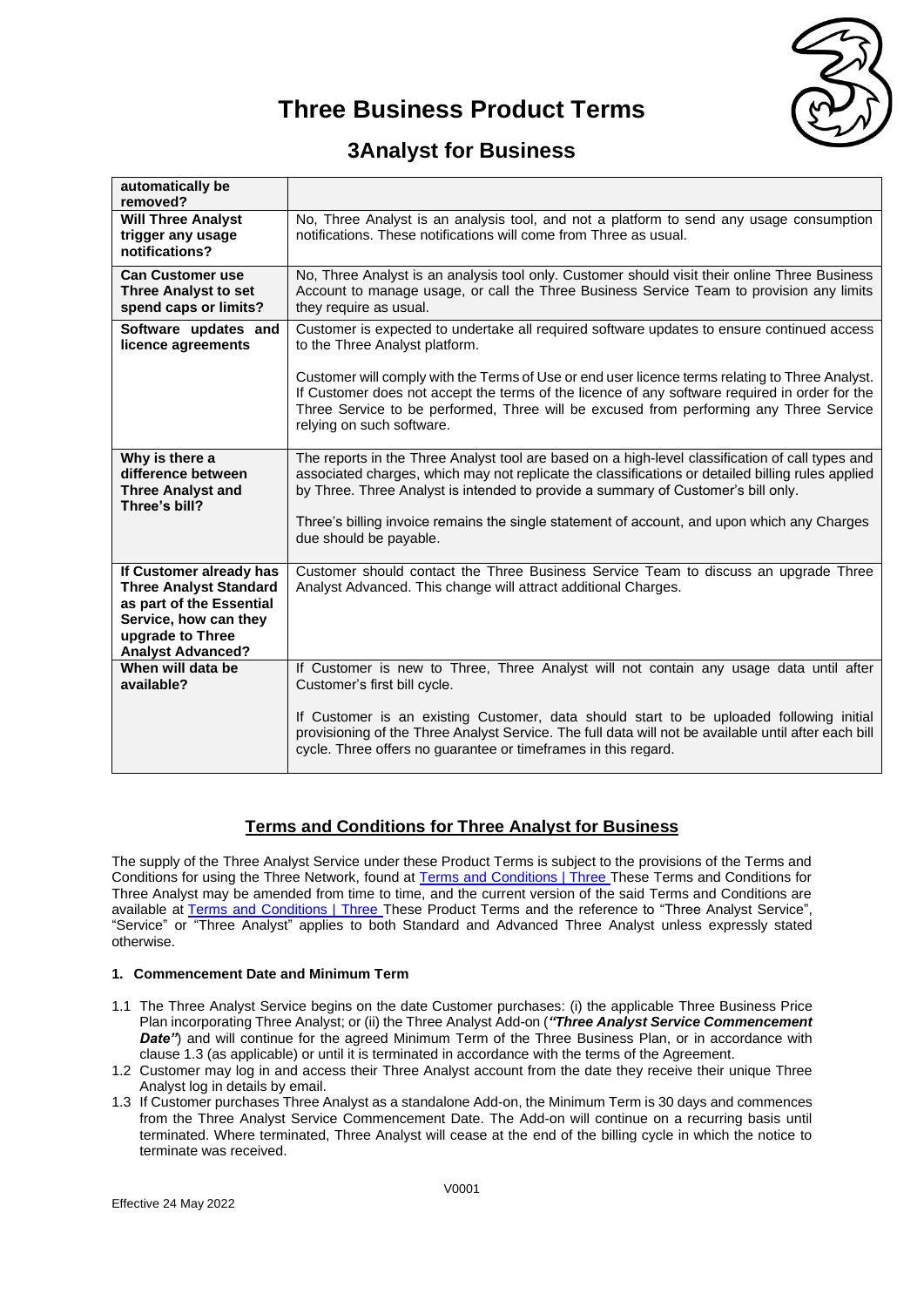## **Three Analyst for Business**



1.4 Three will use reasonable efforts to provision the Three Analyst Service within 7 business days, but Customer acknowledges and agrees that all dates are estimates, and Three has no liability for any failure to provide the Three Analyst Service by any specific date.

### **2. Charges and Payment**

- 2.1 Where the Three Analyst Service is purchased as a chargeable Add-on, Charges will commence on the Three Analyst Service Commencement Date and continue to be payable on a monthly recurring basis until expiry of the applicable Minimum Term.
- 2.2 Customer agrees to pay all Charges for the Three Analyst Add-on in accordance with the terms of the Agreement. The Monthly Charge applies at billing account number level, and will be charged to Customer's monthly bill on a recurring basis.
- 2.3 If Customer has Three Analyst incorporated as part of the Essential Service or Complete Service Add-on, other connections under Customer's billing account number will also get the benefit of Three Analyst, as the Three Analyst Service is applied at billing account number level.
- 2.4 Should Customer disagree with any of the Charges appearing on a bill issued by Three in connection with the standalone Three Analyst Add-on, Customer should raise a dispute in accordance with the terms of the Agreement
- 2.5 If Customer fails to pay the bill in full by the due date, Three reserves all rights of recourse as set out in the terms of the Agreement.
- 2.6 Three may increase Charges for the standalone Three Analyst Add-on at any time, giving 30 days' prior notice.
- 2.7 Customer can opt-out of Three Analyst (if recurring 30 day Minimum Term) in accordance with Clause 1.3 above.

### **3. Three Analyst Service**

- 3.1 Three agrees to make the Three Analyst Service available for purchase and internal use by the Customer as described in Customer's Agreement.
- 3.2 The provision of Three Analyst is being supported by Soft-ex Communications Limited whose registered address is South County Business Park, Leopardstown Road, Dublin 18, Ireland.
- 3.3 In order for Customer to use the Software and receive the Three Analyst Service, and for Three to provision the Three Analyst Service, it is conditional on Customer's: (i) Acceptance of these Terms and Conditions for Three Analyst for Business ("Terms"); and (ii) compliance at all times with the terms of the Agreement as defined in clause 1.2 of the Terms and Conditions for using the Three Network found a[t Terms and Conditions](https://www.three.co.uk/terms-conditions)  [| Three](https://www.three.co.uk/terms-conditions) Customer and/or Users may not use the Service if these conditions are not accepted.
- 3.4 Customer can accept the Terms by (a) clicking to accept these terms where such option is available in the user interface for the Three Analyst Service; or (b) by using the Service. In such instance, Customer understands and agrees that Three will treat Customer and/or its Users' use of the Three Analyst Service as acceptance of the Terms from that point onwards.
- 3.5 Customer acknowledges that it is responsible for any use of data and information arising in connection with Customer's and Customer's Users use of Three Analyst, and that Three is not responsible for securing or maintaining any consents or permissions required from Customer's Users of Three Analyst.
- 3.6 Customer acknowledges and agrees that the Software is an interactive reporting tool which is designed to assist analysis of usage patterns and to facilitate greater understanding and control over telecoms usage in Customer's business. The tool is for information purposes only and does not constitute a simulation of Three's billing invoice. The Reports in this tool are based on a high-level classification of call types and associated charges, which may not replicate the classifications or detailed billing rules applied by Three. Three's billing invoice remains the single statement of account.
- 3.7 The Reports will be provided to Customer in the form (customised from available reports) and frequencies set out and configured by Customer within the Software. Three will input Customer's Data into the Software approximately 7 business days following Customer's monthly bill.
- 3.8 The responsibility for the quality of any Data output due to any bespoke manipulation of the Data requested by Customer shall remain with Customer at all times.
- 3.9 Customer acknowledges and agrees that Three (including Customer's Customer Success Manager if applicable), will have access to Customer's Three Analyst Service in order to set up the initial Enterprise Admin, troubleshoot or provide advice on usage.
- 3.10Three may (in its sole discretion for operational, technical or commercial reasons) determine that it may not be able to provide some or all requested components of the Three Analyst Service, and reserves the right to offer Customer:
	- 3.10.1 the remaining components of the Three Analyst Service;
	- 3.10.2 an equivalent or improved service to replace Three Analyst; or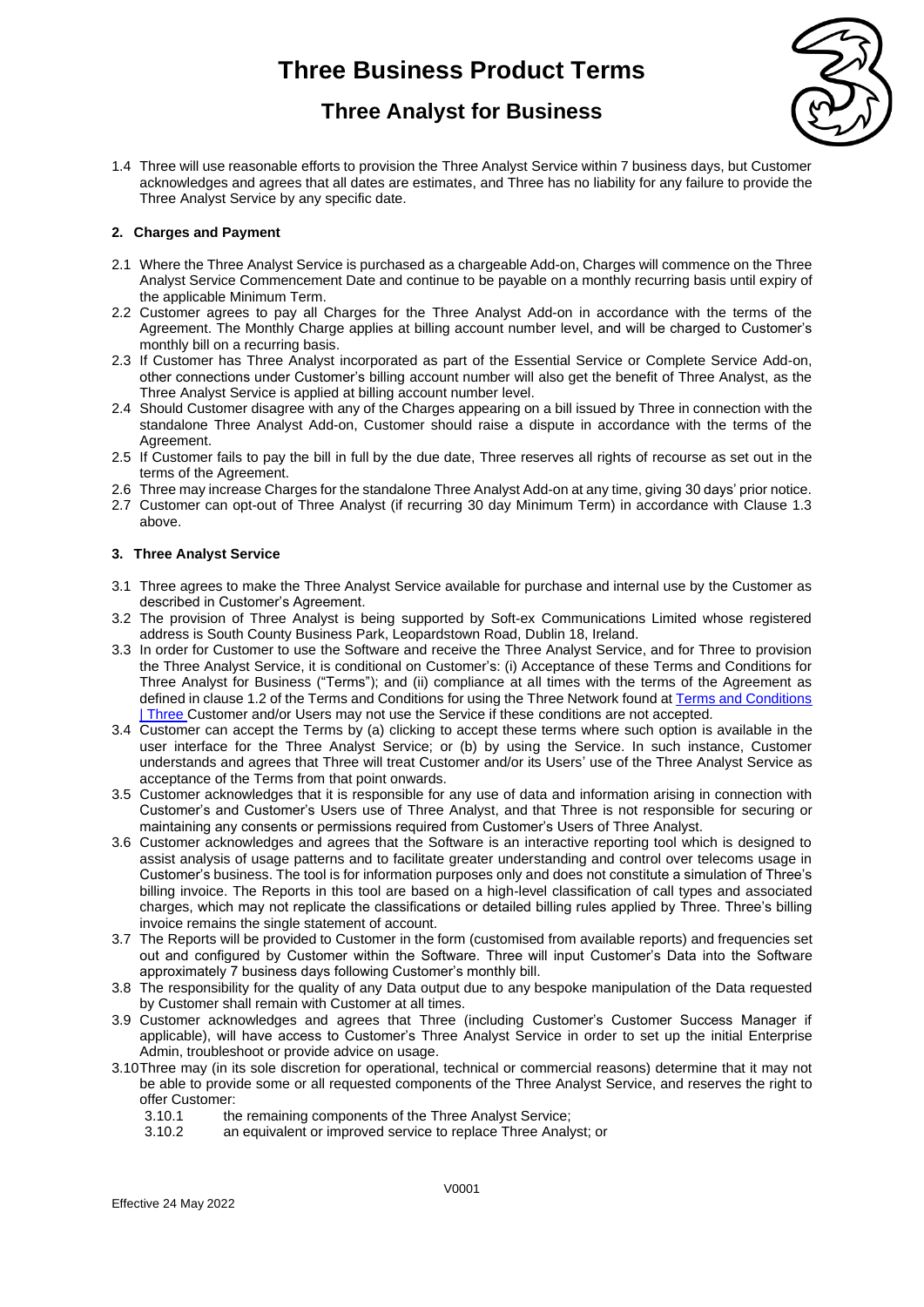

### **3Analyst for Business**

- 3.10.3 where purchased as a chargeable Add-on, the right to cancel the Three Analyst Service (without liability) and refund any applicable Charges that Customer has paid for Three Analyst Service not provided.
- 3.11Three hereby expressly disclaims, insofar as is legally permissible, responsibility for any loss or damage arising out of any interception of Customer information and/or and loss or delay of transmissions between Three and the Three Analyst platform, including that processed as part of the Service.
- 3.12If Three Analyst is incorporated as part of the Essential Service or Complete Service Add-on, Three Analyst is mandatory and cannot be opted out of. There will be no reduction to the Three Business Plan's Monthly Charge if Three Analyst is not utilised by Customer.
- 3.13Three may change these terms and change, suspend, or discontinue Three Analyst at any time. Three may change, update or upgrade Three Analyst in order to ensure compliance with new legal or technological developments, and to protect against new or emerging security issues. If the changes are likely to disadvantage Customer, Three will provide a minimum of 30 days' notice. By continuing to use the Three Analyst Service after that time, Customer is expressing and acknowledging acceptance of the changes.

### **4. License and Use Restrictions**

- 4.1 Subject to the terms of the Agreement including these Terms, and the payment of all Charges due (where applicable), Three hereby grants to Customer during the Minimum Term, a revocable, limited, nontransferable, non-exclusive licence to access the Software in object code form through the Service (via an Internet connection) and to use the Software solely to obtain ad-hoc Reports regarding their own internal telephony data for internal business purposes as necessary for the purposes set out in the Agreement. No other rights or licenses are granted or provided by Three.
- 4.2 The term of any licence granted by Three under clause 4.1 is coterminous with any agreed Minimum Term.
- 4.3 Customer agrees:
	- 4.3.1 Three Analyst is provided for Customer's internal use and Customer shall not, nor permit any third party to attempt to reproduce, duplicate, copy, modify, enhance, distribute sell, trade, lease, hire, exploit, share or resell the Software or any portion of the Software for any purpose, or combine or incorporate the Software with any other software system or otherwise permit access to the Three Analyst Service to any third party through any means;
	- 4.3.2 not to, or permit any third party to attempt to reverse compile, disassemble, reverse engineer or otherwise reduce to human-perceivable form any of the Software, except as may be allowed by any applicable law which is incapable of exclusion by agreement between the parties;
	- 4.3.3 to use the Three Analyst Service only for purposes that are permitted by (i) the Agreement (ii) the Terms; and (iii) any applicable law or regulation; or (iv) any license or authorisation applicable to Customer or Three;
	- 4.3.4 not to do anything which damages or adversely affects the performance of the Three Analyst Service (nor permit any other person to do so) for themselves or other Three customers (or the servers and networks which are connected to the Service) or that may cause degradation of service levels to other Three customers as determined by Three (acting reasonably);
	- 4.3.5 not to store, distribute or transmit any material through the Service or on the Software that is unlawful, harmful, threatening, defamatory, obscene, harassing or racially or ethnically offensive; facilitates illegal activity; depicts sexually explicit images; or promotes unlawful violence, discrimination based on race, gender, colour, religious belief, sexual orientation, disability, or any other illegal activities;
	- 4.3.6 not to, or permit any third party to use the Software or Three Analyst Service or provide the Software or Three Analyst Service to any third party;
	- 4.3.7 not to transfer, temporarily or permanently, any of their rights under the Agreement;
	- 4.3.8 not to use the Three Analyst Service in such a way it constitutes a violation or infringement of the rights (including intellectual property rights) of any person, firm or company; or
	- 4.3.9 not to access (or attempt to access) the Software by any means other than through the interface that is provided by Three.

### **5. Intellectual Property**

5.1 Customer irrevocably acknowledges that any and all Intellectual Property Rights and other proprietary rights which subsist in or arise in connection with the Software, the Three Analyst Service and the Documentation (including, without limitation, all modifications, enhancements, translations, Updates, adaptations, derivative works or any changes to either or both of them, the "New Developments") anywhere in the world belong to or, as appropriate, will vest from the moment of their invention in Three or its licensors, and that Customer will have no right in or to the Software, the Service or the Documentation save the right to use it as permitted by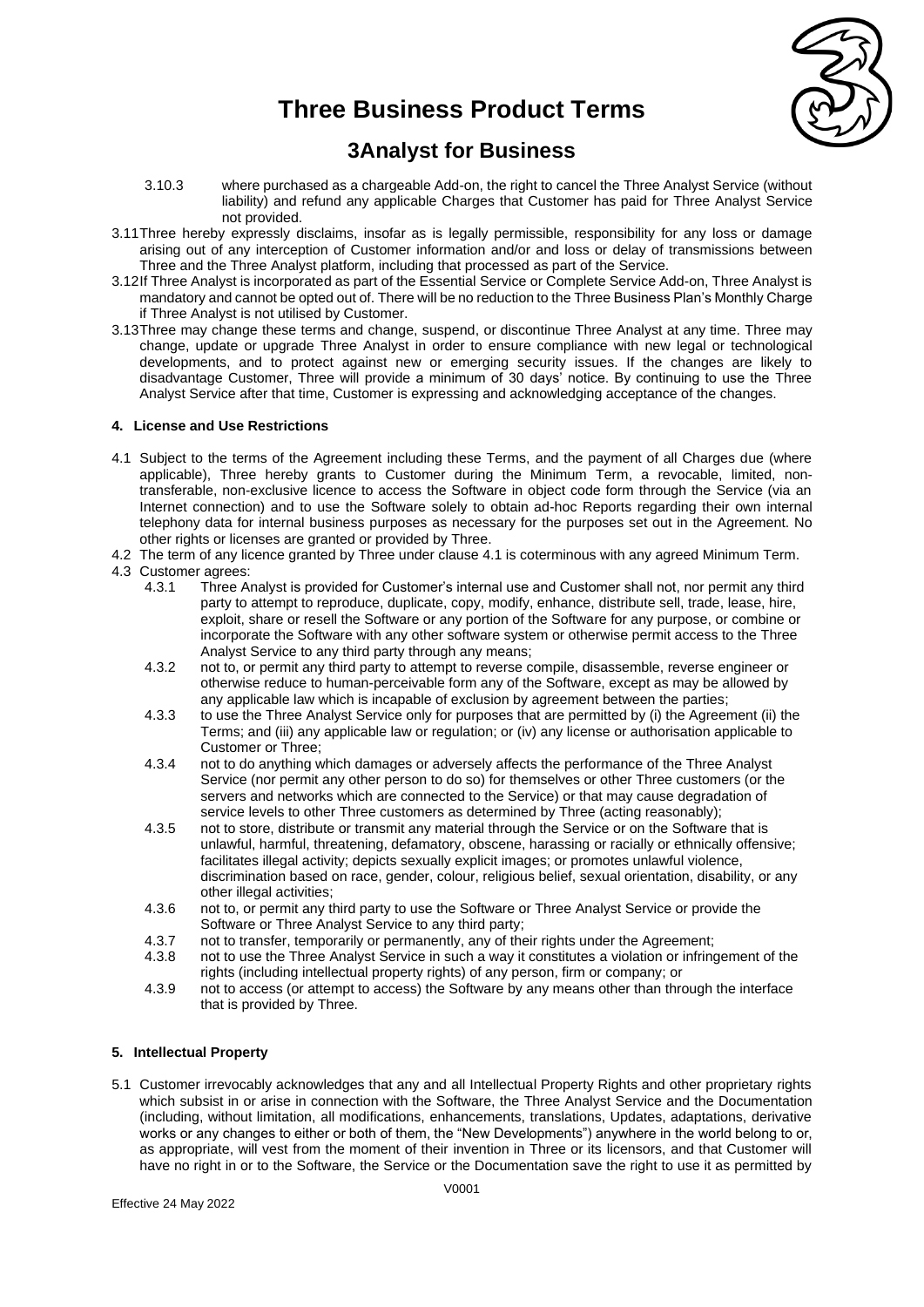## **Three Analyst for Business**



its Agreement and/or these Terms of Use. Customer hereby assigns (by way of future assignment or if this is not possible, Customer agrees to assign such rights upon or after their creation at the request of Three) all Intellectual Property Rights and all other proprietary rights that Customer acquires (if any) in respect of the New Developments to Three or at Three's option, to its licensors.

### **6. Customer Obligations**

- 6.1 Customer acknowledges and agrees that in order to access the Three Analyst Service in a secure manner, each user requiring access to the Three Analyst tool will be required to download an authenticator app.
- 6.2 Customer must use the Three Analyst Service in accordance with any reasonable instructions given by Three in connection with the use of the Three Analyst Service, and shall not attempt to circumvent any applicable security at any time.
- 6.3 Customer is responsible for providing, configuring, connecting and maintaining necessary Customer owned or licensed computer hardware, software and telecommunications equipment (where applicable) necessary to the provision, access and use of the Three Analyst Service, and ensure they are in good and compatible working order, and agrees they are responsible for interoperability between their user equipment and the Software, and for obtaining all licences necessary to access the Three Analyst Service.
- 6.4 Customer is responsible for the security and proper use of all usernames and passwords used to access the Three Analyst Service, including those of their Users. Customer or their Users must not disclose passwords to any third party (whether directly or indirectly). Customer agrees and understands that they are responsible for maintaining the confidentiality of passwords associated with any account created for their authorised User's access to the Three Analyst Service. If such information is disclosed to any unauthorised third parties, Three shall not be liable for any loss or damage that may result therefrom. Customer is liable for all use made of the Services through their account, whether authorised by the Customer or not.
- 6.5 Customer must notify Three immediately if they become aware or suspect that security has been compromised, including unauthorised use of passwords. It is Customer's or their Users' responsibility to ensure that passwords are changed immediately if they believe they have been compromised.
- 6.6 Customer is responsible for disabling access for any employees or other persons previously authorised to access the Three Analyst platform. Three shall not be liable for any unauthorised access.
- 6.7 Customer shall be liable for any acts and/or omissions of any User and/or employee authorised by them to access the Three Analyst Service.

### **7. Warranties**

- 7.1 Three warrants that it has the right to grant Customer the licences to use as provided in these Terms, and any Support Service to be provided under the Agreement will be performed with reasonable skill and care.
- 7.2 Customer acknowledges that they have assessed for themselves the suitability of the Software for their requirements, and that Three and its licensors does not warrant that the Software and/or the Documentation will be suitable for such requirements.
- 7.3 Three and its licensors do not represent or warrant that:
	- 7.3.1 the operation of Three Analyst Service will be uninterrupted, fault-free or error-free If Customer suffers any disruption to the Three Analyst Service, Customer should contact Three in accordance with the Terms and Conditions for using the Three Network for Business customers, found at [Terms](https://www.three.co.uk/terms-conditions)  [and Conditions | Three](https://www.three.co.uk/terms-conditions)
	- 7.3.2 the Three Analyst Service will meet any specific requirements Customer may have;<br>7.3.3 that defects in the operation or functionality of the Software or Three Analyst Serv
	- that defects in the operation or functionality of the Software or Three Analyst Service provided to Customer as part of the Service can or will be corrected;
	- 7.3.4 the information contained or referenced in the Three Analyst Service, or future information supplied, is adequate, accurate, or complete; or
	- 7.3.5 that there will be no delays, failures, errors or omissions or loss of transmitted information, or that no computer viruses will be transmitted or that no damage will occur to Customer IT systems. Three disclaims all liability and responsibility for such information and possible errors or omissions in the contents of the Three Analyst Service. Customer agrees that they download or otherwise obtain content at their own discretion and risk, and that they are solely responsible for protecting their data and/or equipment (and for any damage or loss thereto) and for taking appropriate security precautions.
- 7.4 Except as expressly stated above, all other warranties, conditions, terms, undertakings, and representations, expressed or implied, statutory or otherwise, in connection with Three Analyst or any services provided to the Customer ancillary or incidental to the use of Three Analyst, are hereby excluded to the fullest extent permitted by law.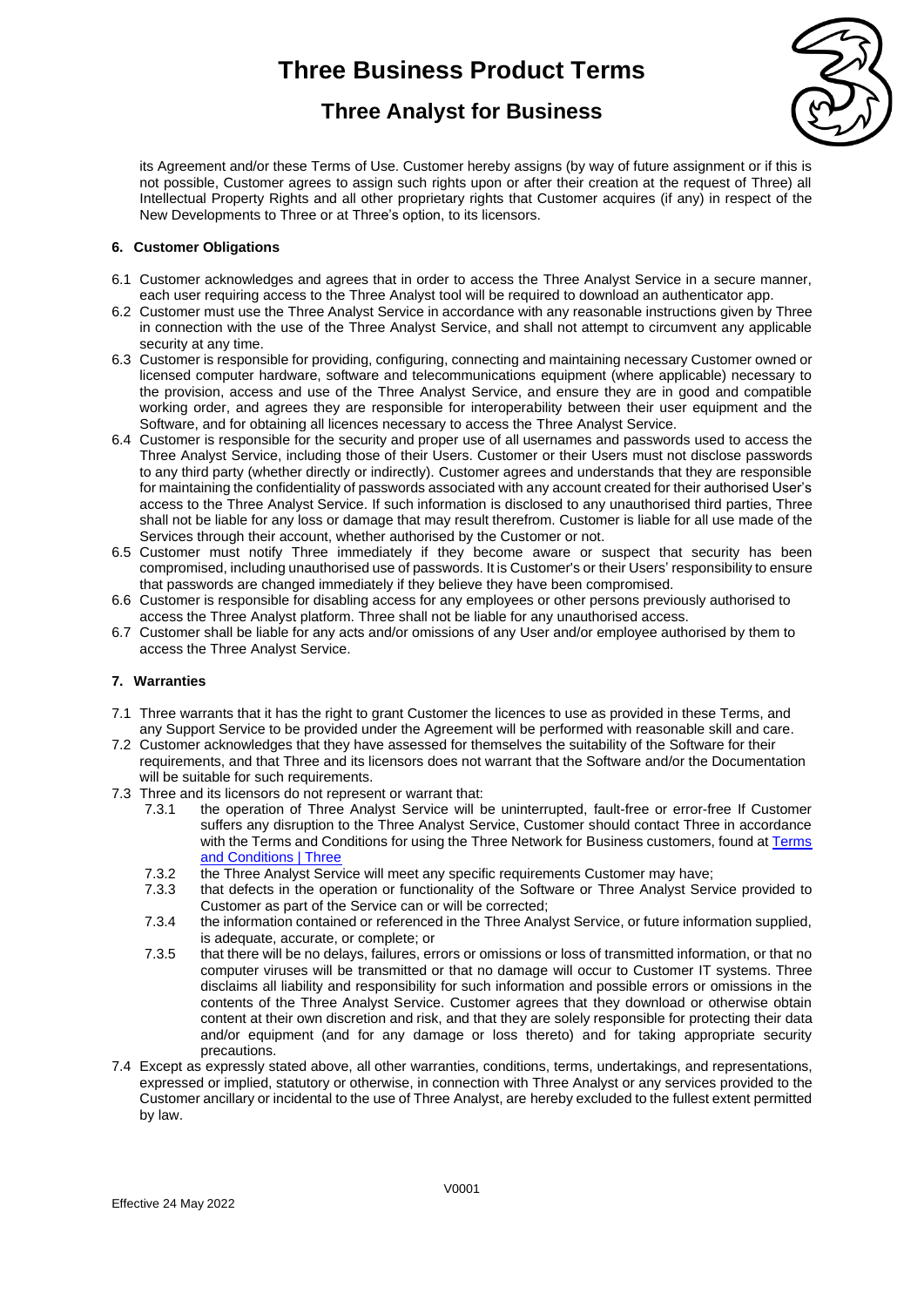

### **3Analyst for Business**

### **8. Data Protection**

- 8.1 Customer acknowledges and agrees that their and their Users' call data records relating to voice, data and texts and any associated Customer account information that would normally appear on their Three bill will be processed by the Three Analyst platform to enable Customer to use the Service.
- 8.2 All personal data pertaining to Customer and their Users' will be processed in accordance with Three's Privacy Policy at [Privacy Policies | Three,](https://www.three.co.uk/privacy_safety/privacy_policies) and in accordance with the Terms and Conditions for using the Three Network for Business customers, found at [Terms and Conditions | Three](https://www.three.co.uk/terms-conditions)
- 8.3 Customer acknowledges and agrees that their personal data will also be shared with Soft-ex Communications Limited, who will process such personal data for the purpose of providing and provisioning the Service, and supporting technical queries.
- 8.4 Customer agrees that it shall provide sufficient notice and obtain sufficient consent and authorisation, under any applicable laws, from each User and relevant data subject to permit the processing of any Customer personal data by Three, its respective affiliates, subcontractors, or suppliers to:
	- i. provide and maintain the Three Analyst Service; and
	- ii. conduct data and system analytics, including research, to improve the Three Analyst Service; and
	- iii. any other processing as provided for in the Agreement.
	- Three accepts no responsibility whatsoever for the collection or maintenance of such consents.
- 8.5 On termination of this Agreement for any reason, Three shall not be obliged to store or hold any Customer data (including Customer personal data) except as required by law.

### **9. Three Analyst Service – Fault Support and Scheduled Downtime**

- 9.1 Three (either the Three Business Service Team or Customer's Customer Success Manager as may be applicable dependent upon the Three Business Plan selected by Customer) will provide Customer with assistance for the reporting of faults with the Three Analyst Service, and advice on the day-to-day use of the Three Analyst Service.
- 9.2 Three will respond to reported faults with the Three Analyst Service as soon as reasonably practicable by taking service support measures it deems appropriate. Three reserves the right to try and resolve reported faults remotely.
- 9.3 Three will use reasonable skill and care in attempting to rectify reported faults as soon as reasonably practicable, but Customer acknowledges that the resolution of faults with the Three Analyst Service is not guaranteed and that any dates for attempted correction of reported faults are estimates. No liability is accepted for any loss or damage arising as a result of an interruption in the Three Analyst Service during such maintenance or repair time.
- 9.4 For the purposes of making improvements to the Three Analyst Service, scheduled downtime to the Three Analyst Service may be required from time to time. Three will use reasonable efforts to schedule downtime to the Three Analyst Service in a manner that minimises disruption to Customer, but excludes all liability.

### **10. Support Service - Customer obligations**

10.1Customer undertakes to:

- 10.1.1 ensure that the Software is used in a proper manner by competent employees or by persons under their supervision;
- 10.1.2 make available to Three free of charge all information, facilities and services reasonably requested by Three to perform the Support Service; and
- 10.1.3 report all faults to Three immediately upon becoming aware of the faults.
- 10.2Three will only provide a Support Service in respect of Three supplied software as specified in the Agreement, and operated within the terms of the Agreement.
- 10.3Any support requirements outside of the terms of the Agreement will be subject to the prior agreement of Three, and subject to such additional Charges as may be specified by Three.
- 10.4In addition, and without prejudice to the foregoing, Three will not be responsible to Customer or to any third party in respect of Customer (i) the servers, hardware and other software not provided by or on behalf of Three; and (ii) the timely provision of information relating to updates to Customer's telecommunications tariffs and other data required to maintain, configure or use the Software.

### **11. Liability (Limitations and Exclusions)**

11.1 These Terms shall apply in addition to the terms set out in Terms and Conditions for using the Three Network for Business customers, found at [Terms and Conditions | Three](https://www.three.co.uk/terms-conditions)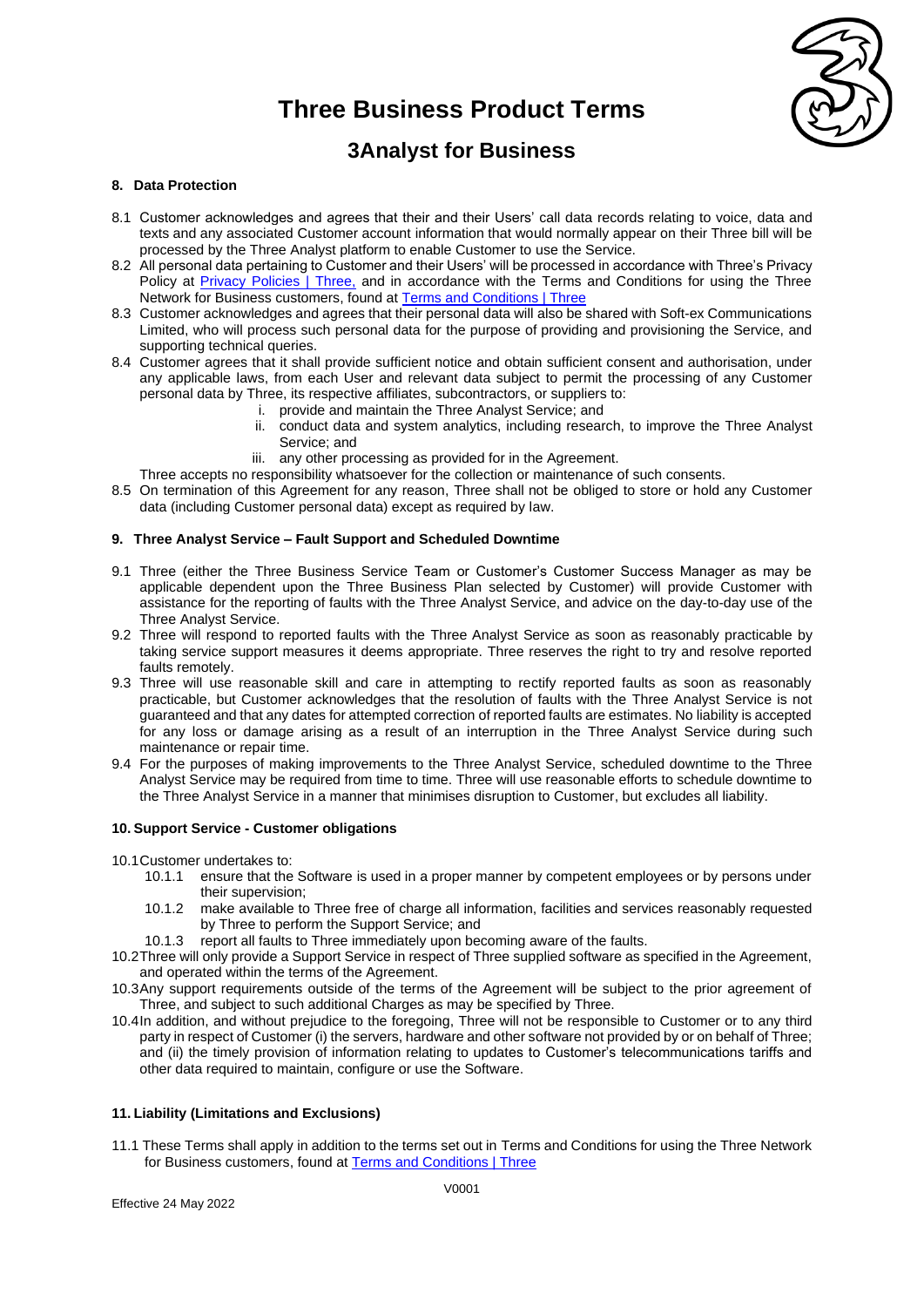## **Three Analyst for Business**



- 11.2Three shall not be liable to Customer, their Users or any third party, for any direct, indirect, special, exemplary, incidental or consequential loss including, but without limitation, loss of profit, loss of revenue, capital expenditure or loss of goodwill, resulting from any claim including, without limitation a claim for breach of contract, in tort, for negligence, for breach of warranty or otherwise and whether or not foreseeable, and including, but without limitation, arising as a result of (a) any unauthorised third party access to the Three Analyst Service; or (b) the suspension or termination of the Three Analyst Service (as permitted by the Agreement); or (c) the failure of the Three Analyst Service due to the incompatibility of the Three Analyst Service with any Customer equipment or technology not provided by Three.
- 11.3Three shall not be liable for non-performance of the Service.
- 11.4Three, its employees, subcontractors or agents exclude all liability or responsibility for: (i) the acts, omissions, errors, or defaults of other telecommunication service providers, and (ii) the purpose or purposes for which Customer or its Users utilise and/or exploit any Reports and Software data outputs. Customer assumes sole responsibility for results obtained from their or their Users' use of the Service, and for conclusions drawn from such use. Three shall have no liability for any damage caused by errors or omissions in any information, reports, instructions, or scripts provided to Three in connection with the Service, or any actions taken by Three at Customer's direction.

### **12. Suspension of Three Analyst Service**

12.1Three may change these Terms and change, suspend, or discontinue the Service at any time.

- 12.2In addition to the rights of suspension set out within these Terms and the Terms and Conditions for using the Three Network for Business customers found at [Terms and Conditions | Three](https://www.three.co.uk/terms-conditions) Three reserves the right to suspend the Three Analyst Service pending investigation where:
	- 12.2.1 it reasonably suspects any of the requirements in these Terms have been breached by Customer and reserves the right to terminate the Agreement immediately (without cost or liability on the part of Three) where such breach has taken place;
	- 12.2.2 in the event of an emergency, including complying with any request of an emergency service organisation;
	- 12.2.3 maintenance; or
	- 12.2.4 to comply with any law, regulation, court order or governmental request or order
- 12.3Any suspension of the Three Analyst Service shall not exclude Three's right to subsequently terminate the Agreement.

### **13. Termination of the Three Analyst Service**

- 13.1Where included as part of the Essential Service or Complete Service, when the associated Three Business Plan is ceased or terminated, the Three Analyst Service will also be terminated.
- 13.2Where purchased as a chargeable Add-on, Customer may terminate the Three Analyst Service at any time. Where terminated, Three Analyst will cease at the end of the billing cycle in which the notice to terminate was received.
- 13.3Without prejudice to Three's other rights set out within the Agreement, Three shall be entitled to terminate the Three Analyst Service forthwith on written notice to Customer in the event that:
	- 13.3.1 Customer fails to promptly comply with any reasonable request/condition specified by Three in relation to Customer's use of the Three Analyst Service;
	- 13.3.2 Three is unable to resolve a dispute with any third party upon whom provision of components of the Three Analyst Service is related or contingent; or
	- 13.3.3 Three has reasonable grounds to believe that Customer's use of the Three Analyst Service constitutes a breach of any applicable law.
- 13.4Without prejudice to either party's right to terminate this Agreement as provided herein, the licences granted hereunder will last for the Minimum Term. After the Minimum Term, the licences granted will continue unless terminated by either party, as provided for in the Agreement.
- 13.5Notwithstanding the foregoing, and in addition to those rights set out within the Agreement, Three will be entitled to terminate the licences contained herein forthwith at any time by written notice to Customer if:
	- 13.5.1 Customer challenges the Intellectual Property Rights of Three or its licensors; or
	- 13.5.2 Customer is more than 14 days late in discharging any sum due to Three; or
	- 13.5.3 Three's licensors withdraw the Software, in which case Three will provide as much notice as reasonably possible.

### **14. Definitions**

14.1All definitions shall have the meaning ascribed to them in the Terms and Conditions for using the Three Network for Business Customers at [Terms and Conditions | Three](https://www.three.co.uk/terms-conditions) ("Terms"). The Definitions section of the Terms (titled 'Definitions') shall be amended by the inclusion of the following additional defined terms: